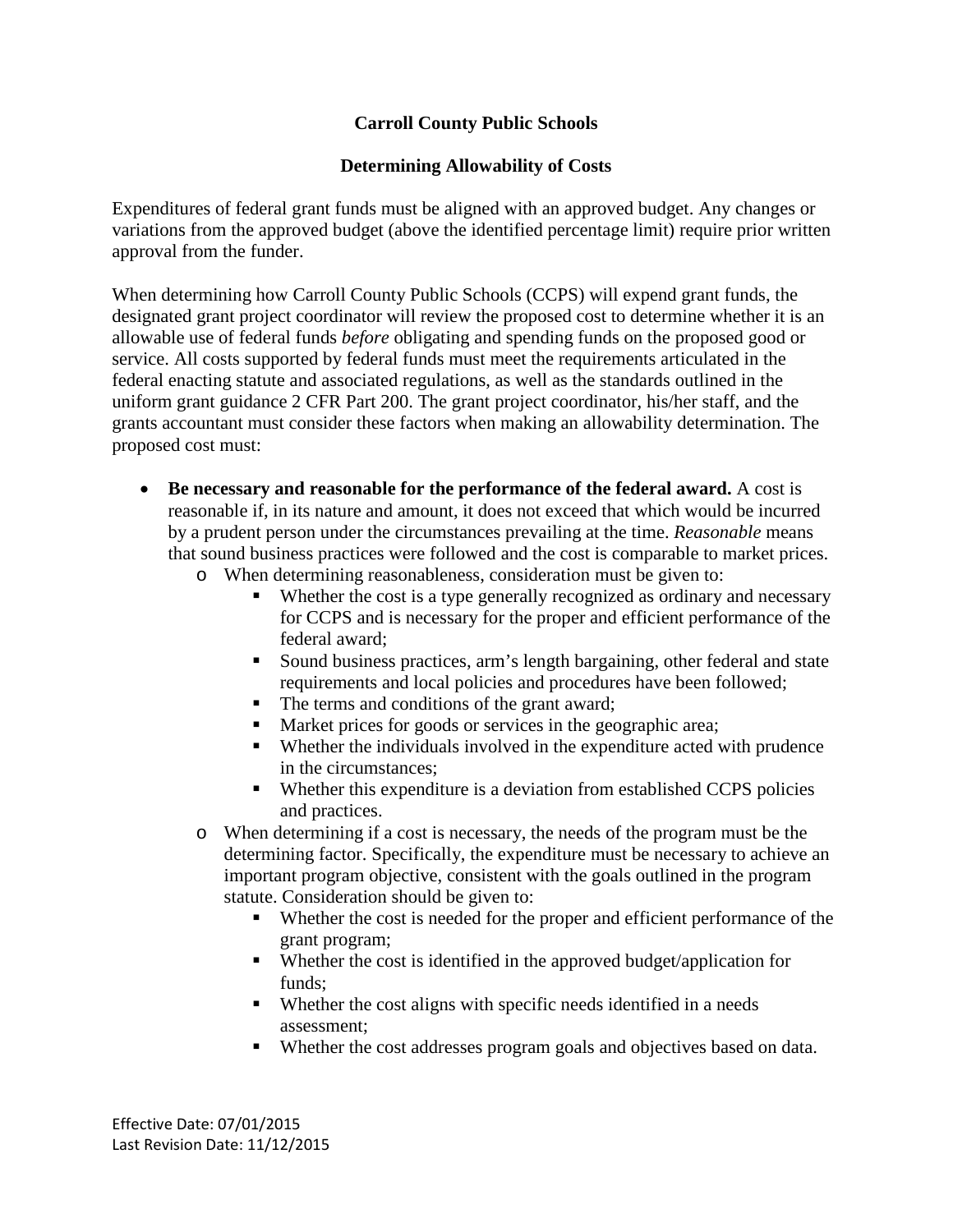- **Be allocable to the federal award.** A cost is allocable to a federal award if the goods or services involved are chargeable or assignable to that federal award in accordance with the relative benefits received.
	- o When determining allocability, consideration must be given to:
		- Whether the cost is incurred specifically for the federal award;
		- If the cost benefits both the federal award and other work of CCPS, the cost must be distributed in a proportion that may be approximated using reasonable methods**.**
- **Be adequately documented.** All costs charged to a federal award must be sufficiently documented to provide assurance of control over and accountability for all funds, property, and other assets and to assure that they are used solely for authorized purposes.
- **Be net of all applicable credits.** Applicable credits refer to those receipts or reductionof-expenditure-type transactions that offset or reduce expense items allocable to the federal award. Examples include purchase discounts, rebates, and adjustments of overpayments. To the extent that these credits relate to a cost incurred under the federal award, they must be credited to the federal award.

2 CFR Part 200, Subpart E-Cost Principles must be considered when federal grant funds are expended. Federal rules require state- and CCPS-level rules and policies regarding expenditures be followed as well. The more narrow or strict requirements must prevail. For example, certain types of incentives may be allowable under the federal program but are not allowable under CCPS policy. Thus, grant funds cannot be expended for this item.

### **Supplement not Supplant**

Many state administered programs require LEAs to use federal program funds to supplement the amount of state, local (and in some cases other federal) funds they spend on education costs, and not to supplant – or replace – those funds. Generally, the "supplement, not supplant" provision means that federal funds must be used to supplement the level of funds from non-federal sources by providing additional services, staff, programs, or materials. In other words, federal funds normally cannot be used to pay for things that would otherwise be paid for with state or local funds (and in some cases with other federal funds).

Auditors generally presume supplanting has occurred in three situations:

- District uses federal funds to provide services that the District is required to make available under other federal, state or local laws.
- District uses federal funds to provide services that the District provided with state or local funds in the prior year.
- District uses Title I, Part A or Migrant Education Program funds to provide the same services to Title I or Migrant students that the District provides with state of local funds to nonparticipating students.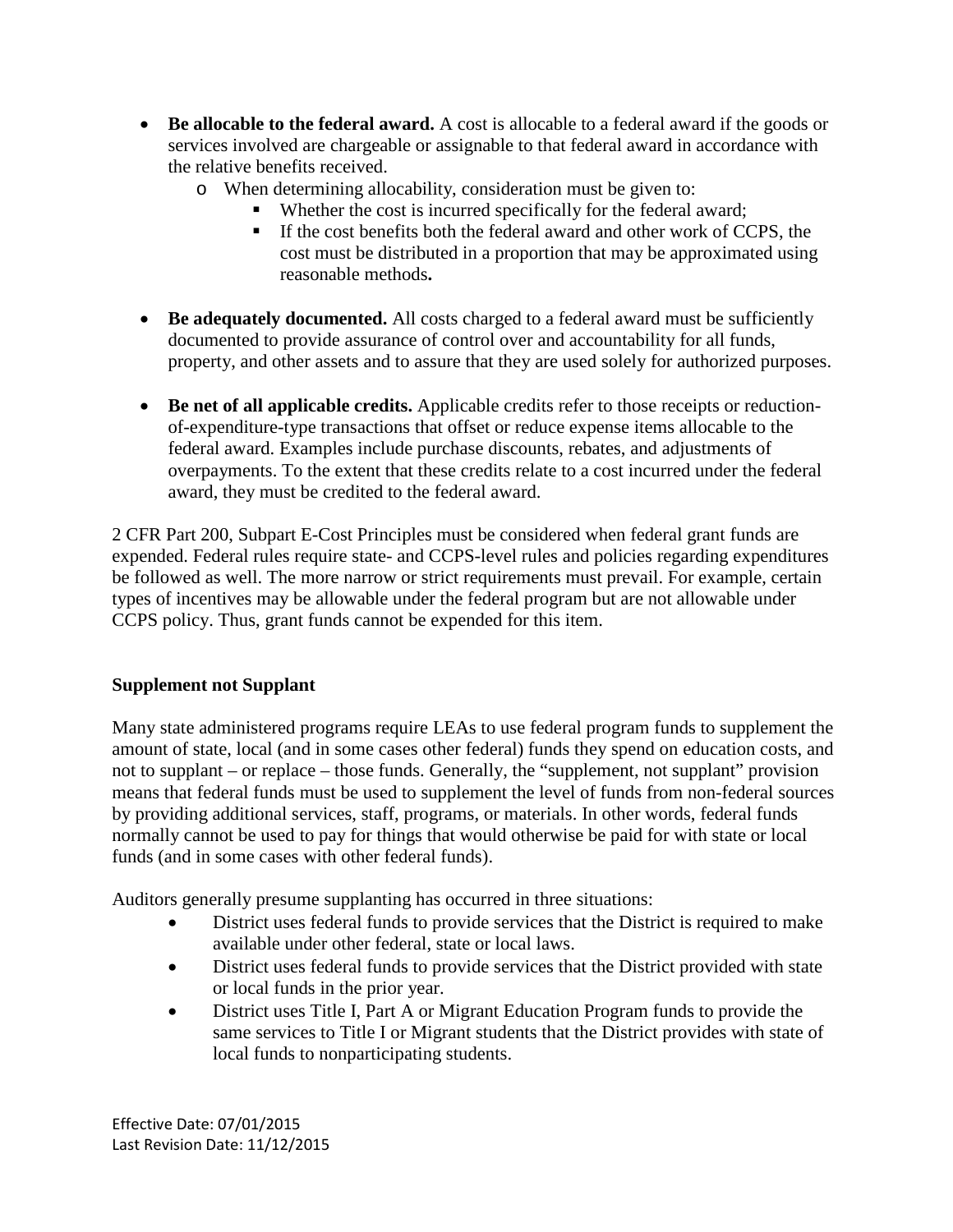These presumptions apply differently in different federal programs, and also in school-wide program schools. Staff should be familiar with the supplement not supplant provisions applicable to their program.

## **Enforcement**

CCPS Department of Financial Services will enforce appropriate procedures and penalties for program, compliance, and accounting staff that are responsible for the allocation of Federal grant costs based on their allowability and their conformity with Federal cost principles governing determination of the allowability of costs (Education Department General Administrative Regulations, 2 C.F.R Part 200).

### **Selected Items of Cost**

2 CFR Part 200, Subpart E-Cost Principles examines the allowability of 55 specific cost items (commonly referred to as Selected Items of Cost). These items of cost are listed in the chart below, along with the citation where the item is discussed. Do not assume that an item is allowable because it is specifically listed; it may be unallowable despite its inclusion in the Selected Items of Cost section. The expenditure may be unallowable for a number of reasons, including if the express language of the statute and associated regulations state that it is unallowable; the terms and conditions of the grant award deem the item unallowable; state and/or local restrictions dictate that the item is unallowable. The item may also be unallowable because it does not meet one of the cost principles of reasonable and/or necessary. If an item is unallowable for any of these reasons, federal funds cannot be used to support the costs.

CCPS staff responsible for overseeing the expenditure of federal grant funds and for determining allowability must be familiar with and follow the Selected Items of Cost section of the uniform grant guidance. In addition, state, local, CCPS and program-specific rules may determine that a cost is unallowable and CCPS staff must adhere to these rules as well.

| <b>Citation of Allowability 2 CFR</b> | <b>Item of Cost</b>               |
|---------------------------------------|-----------------------------------|
| §200.421                              | Advertising and public relations. |
| \$200.422                             | Advisory councils.                |
| \$200.423                             | Alcoholic beverages.              |
| §200.424                              | Alumni/ae activities.             |
| \$200.425                             | Audit services.                   |
| \$200.426                             | Bad debts.                        |

# **Selected item of Costs (in alphabetical order):**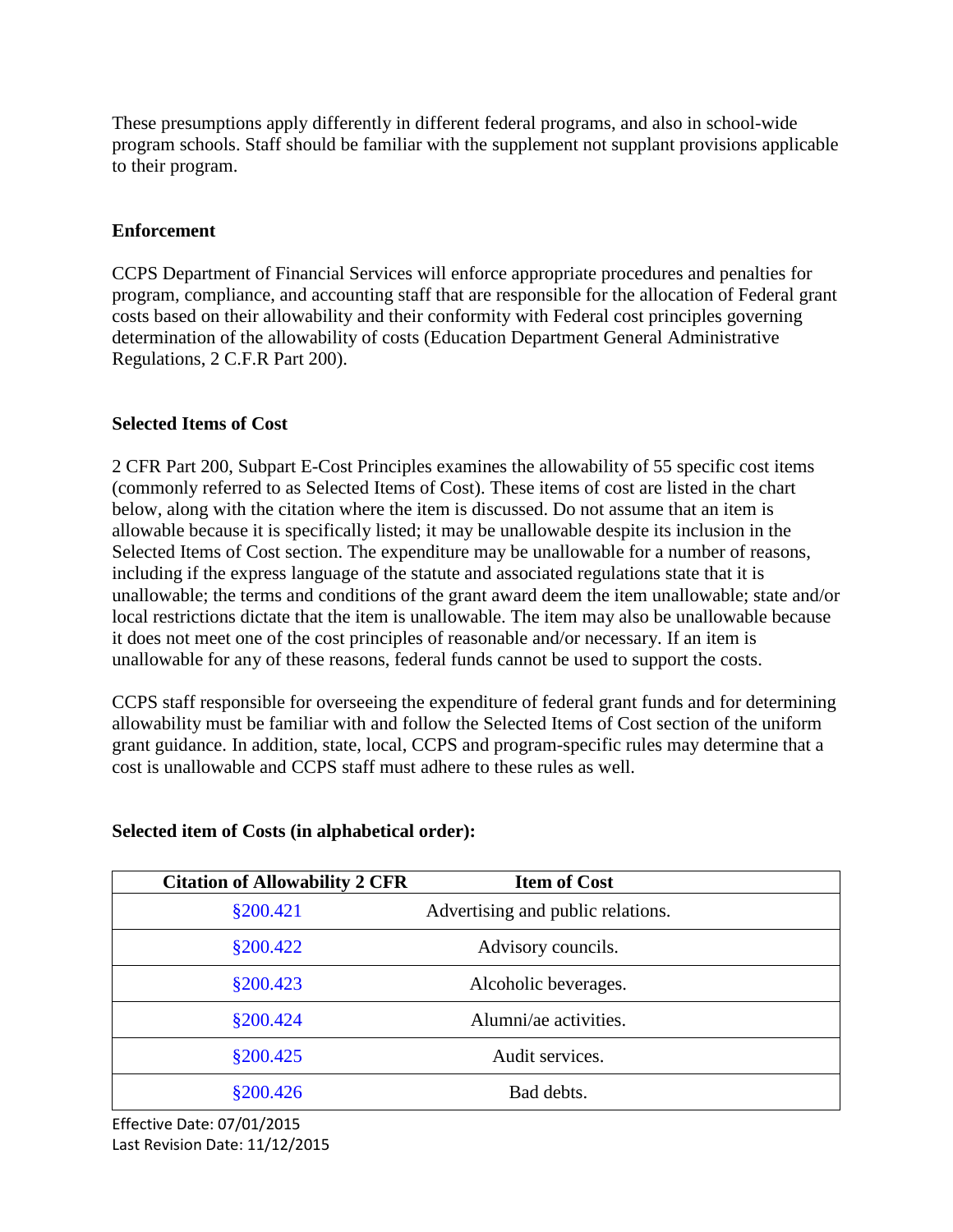| §200.427 | Bonding costs.                                                                                             |
|----------|------------------------------------------------------------------------------------------------------------|
| §200.428 | Collections of improper payments.                                                                          |
| §200.429 | Commencement and convocation costs.                                                                        |
| §200.430 | Compensation—personal services.                                                                            |
| §200.431 | Compensation—fringe benefits.                                                                              |
| §200.432 | Conferences.                                                                                               |
| §200.433 | Contingency provisions.                                                                                    |
| §200.434 | Contributions and donations.                                                                               |
| §200.435 | Defense and prosecution of criminal and civil<br>proceedings, claims, appeals and patent<br>infringements. |
| §200.436 | Depreciation.                                                                                              |
| §200.437 | Employee health and welfare costs.                                                                         |
| §200.438 | Entertainment costs.                                                                                       |
| §200.439 | Equipment and other capital expenditures.                                                                  |
| §200.440 | Exchange rates.                                                                                            |
| §200.441 | Fines, penalties, damages and other settlements.                                                           |
| §200.442 | Fund raising and investment management costs.                                                              |
| §200.443 | Gains and losses on disposition of depreciable assets.                                                     |
| §200.444 | General costs of government.                                                                               |
| §200.445 | Goods or services for personal use.                                                                        |
| §200.446 | Idle facilities and idle capacity.                                                                         |
| §200.447 | Insurance and indemnification.                                                                             |
| §200.448 | Intellectual property.                                                                                     |
| §200.449 | Interest.                                                                                                  |
| §200.450 | Lobbying.                                                                                                  |
| §200.451 | Losses on other awards or contracts.                                                                       |
| §200.452 | Maintenance and repair costs.                                                                              |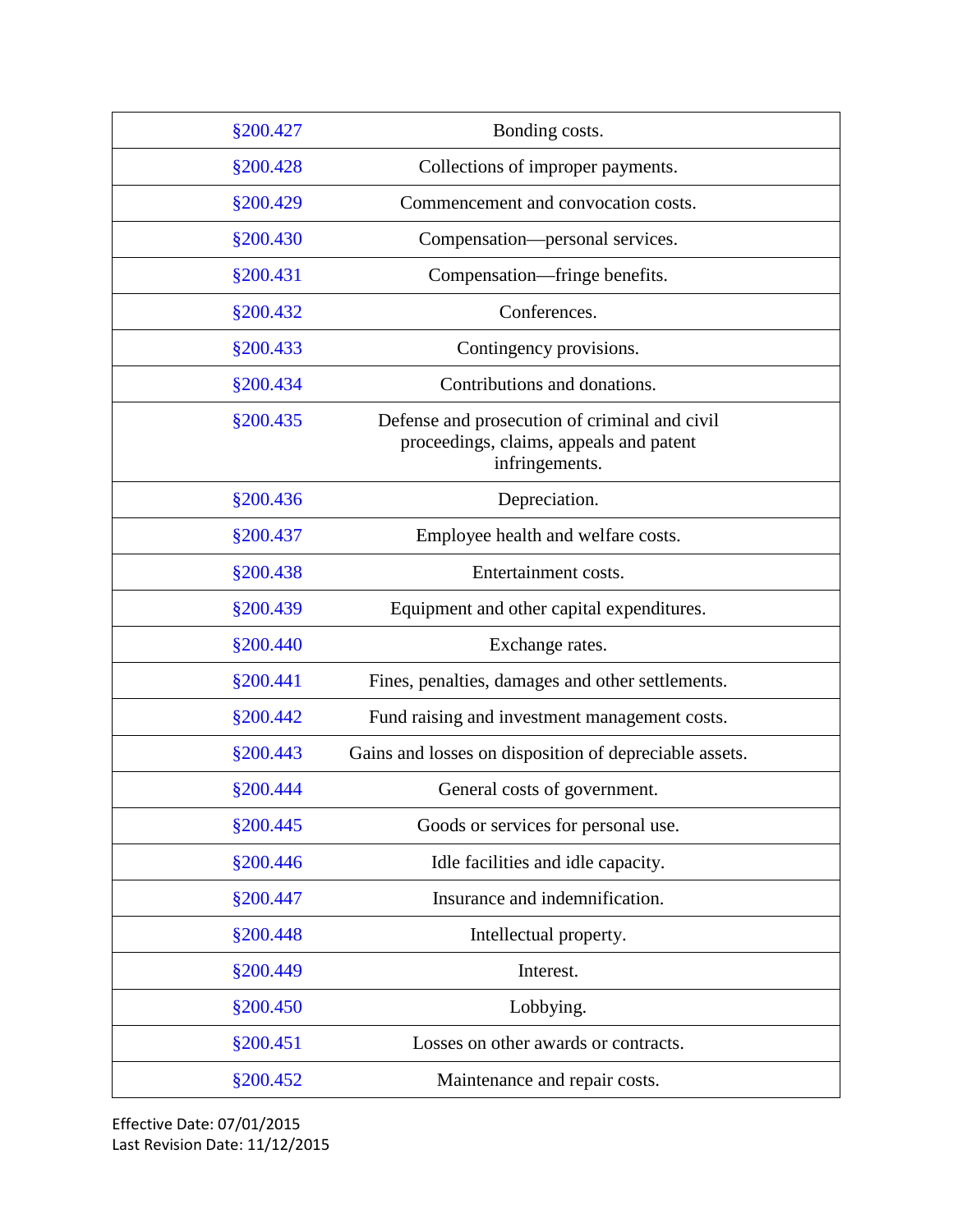| §200.453  | Materials and supplies costs, including costs of<br>computing devices. |
|-----------|------------------------------------------------------------------------|
| §200.454  | Memberships, subscriptions, and professional activity<br>costs.        |
| §200.455  | Organization costs.                                                    |
| \$200.456 | Participant support costs.                                             |
| §200.457  | Plant and security costs.                                              |
| §200.458  | Pre-award costs.                                                       |
| §200.459  | Professional service costs.                                            |
| §200.460  | Proposal costs.                                                        |
| §200.461  | Publication and printing costs.                                        |
| §200.462  | Rearrangement and reconversion costs.                                  |
| §200.463  | Recruiting costs.                                                      |
| §200.464  | Relocation costs of employees.                                         |
| §200.465  | Rental costs of real property and equipment.                           |
| §200.466  | Scholarships and student aid costs.                                    |
| §200.467  | Selling and marketing costs.                                           |
| §200.468  | Specialized service facilities.                                        |
| §200.469  | Student activity costs.                                                |
| §200.470  | Taxes (including Value Added Tax).                                     |
| §200.471  | Termination costs.                                                     |
| §200.472  | Training and education costs.                                          |
| §200.473  | Transportation costs.                                                  |
| §200.474  | Travel costs.                                                          |
| §200.475  | Trustees.                                                              |